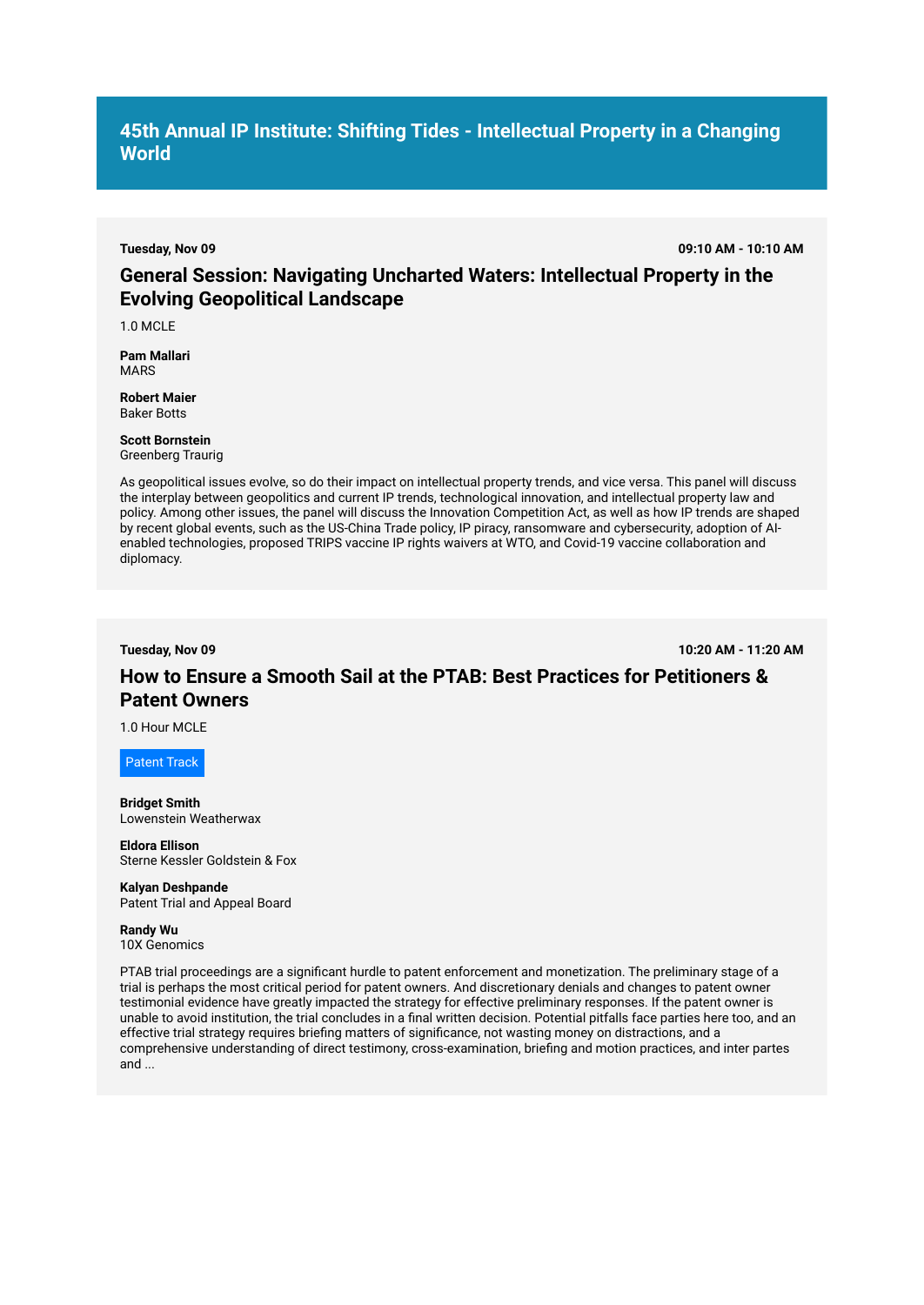**Tuesday, Nov 09 10:20 AM - 11:20 AM**

# **The Friendly Forum: All You Ever Wanted to Know About False Advertising Disputes Before the NAD**

1.0 Hour MCLE

Non-Patent Track

**Gabe Martinez**  The Clorox Company

**Jilana Miller**  Epson America, Inc.

**Terri Seligman**  Frankfurt Kurnit Klein & Selz

**Thomas Jirgal**  Loeb & Loeb

Your competitor is getting a competitive edge by making advertising claims your company would never authorize. Your clients are outraged, but filing a lawsuit would cost too much, and take too long. The National Advertising Division (NAD) may be just what you need to clip your competitor's wings, level the playing field, and make your clients happy at a fraction of the cost. This panel will use funny ads as case studies to discuss the ins and outs of litigating at the NAD and explain why you need to know about the best kept secret in the world of advertising ...

**Tuesday, Nov 09 11:20 AM - 11:50 AM**

### **Networking Break--Table Topics**

**John Pavolotsky**  Group Counsel, Intel Corporation

**Tuesday, Nov 09 12:00 PM - 01:00 PM**

## **General Session: Tips on Avoiding Ethical Riptides in Your IP Practice**

1.0 Hour MCLE in Legal Ethics

**Devika Kewalramani**  Moses & Singer

**John Steele**  John Steele Law

Drawing from their extensive experience and expertise with advising law firms and lawyers on ethics, professional liability, and risk management, Devika Kewalramani and John Steele will discuss common ethical issues confronting attorneys in their intellectual property practices. They will share their insights on: (1) ethical dilemmas facing outside counsel and in-house lawyers; and (2) tips on avoiding missteps that often land practitioners in hot water with their clients and the bar. Among other topics, the speakers will discuss best practices for retainer/engagement and termination letters, disqualification of counsel, conflicts of interest and advance waivers, investing in the client's business, handling ...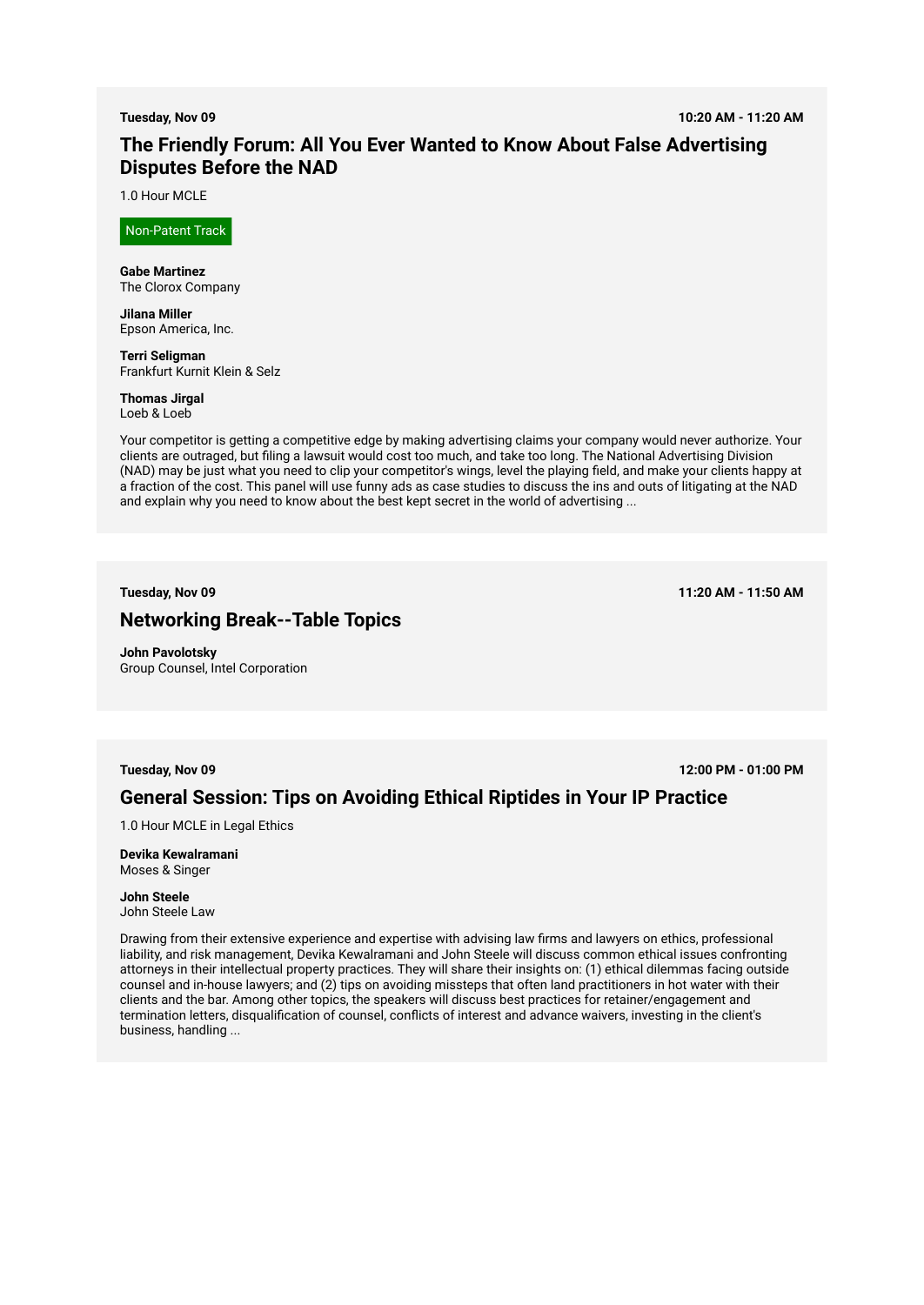**Tuesday, Nov 09 01:10 PM - 02:10 PM**

# **The Trademark Office on the Trademark Modernization Act**

1.0 Hour MCLE

Non-Patent Track

#### **Amy Cotton**  USPTO

The Trademark Modernization Act of 2020 proposes significant changes to U.S. trademark law such as shortened response periods to office actions and new procedures for cancelling registrations for nonuse before the Director, rather than the Trademark Trial and Appeal Board. The USPTO will be issuing a final rule that lays out the new procedures in mid-December and which will be implemented by December 27, 2021. We are very fortunate to have Amy Cotton, Deputy Commissioner for Trademark Examination Policy for the USPTO, to walk us through some of the changes we can expect to see coming out of the Trademark ...

**Tuesday, Nov 09 01:10 PM - 02:10 PM**

# **Swim with the Tide: Best Practices for IP Licensing for Technology Transactions and M&A**

1.0 Hour MCLE

Patent Track

**Dora Gruner**  NantKwest

**Joe Yang**  PatentEsque Law Group, LLP

## **Stephen Kong**

Winston & Strawn

Commonly occurring mistakes in tech- and IP-related agreements can be fatal to both daily operations, as well as to future M& A prospects of a company. Missing, overbroad, or insufficiently scoped IP-related provisions (e.g., ownership, licenses, covenants not to sue, affiliate definitions, representations & amp; warranties/indemnities, liability limitations, assignability clauses, and fee structures) can create waves, if not tsunamis, in your technology license agreement or M&A transaction. Please join an experienced panel of practitioners to discuss these terms, when they do and do not matter (much), how to identify them (systematic and well-planned due diligence!), and to how remediate them, through careful ...

**Tuesday, Nov 09 02:20 PM - 03:20 PM The Copyright Office Is on the Case Act**

#### 1.0 Hour MCLE

Non-Patent Track

### **David Carson**

The Copyright Alternative in Small-Claims Enforcement (CASE) Act of 2020 brings a new option to the copyright enforcement landscape, by offering a voluntary alternative forum to the federal courts to decide copyright disputes. This has the potential to improve access to justice for both copyright claimants and users, for whom federal court was not a viable option. Now, the Copyright Office is preparing to open the doors to the new Copyright Claims Board to hear these new small copyright claims. We are lucky to have the Copyright Office join us to explain the ins and outs of the Act and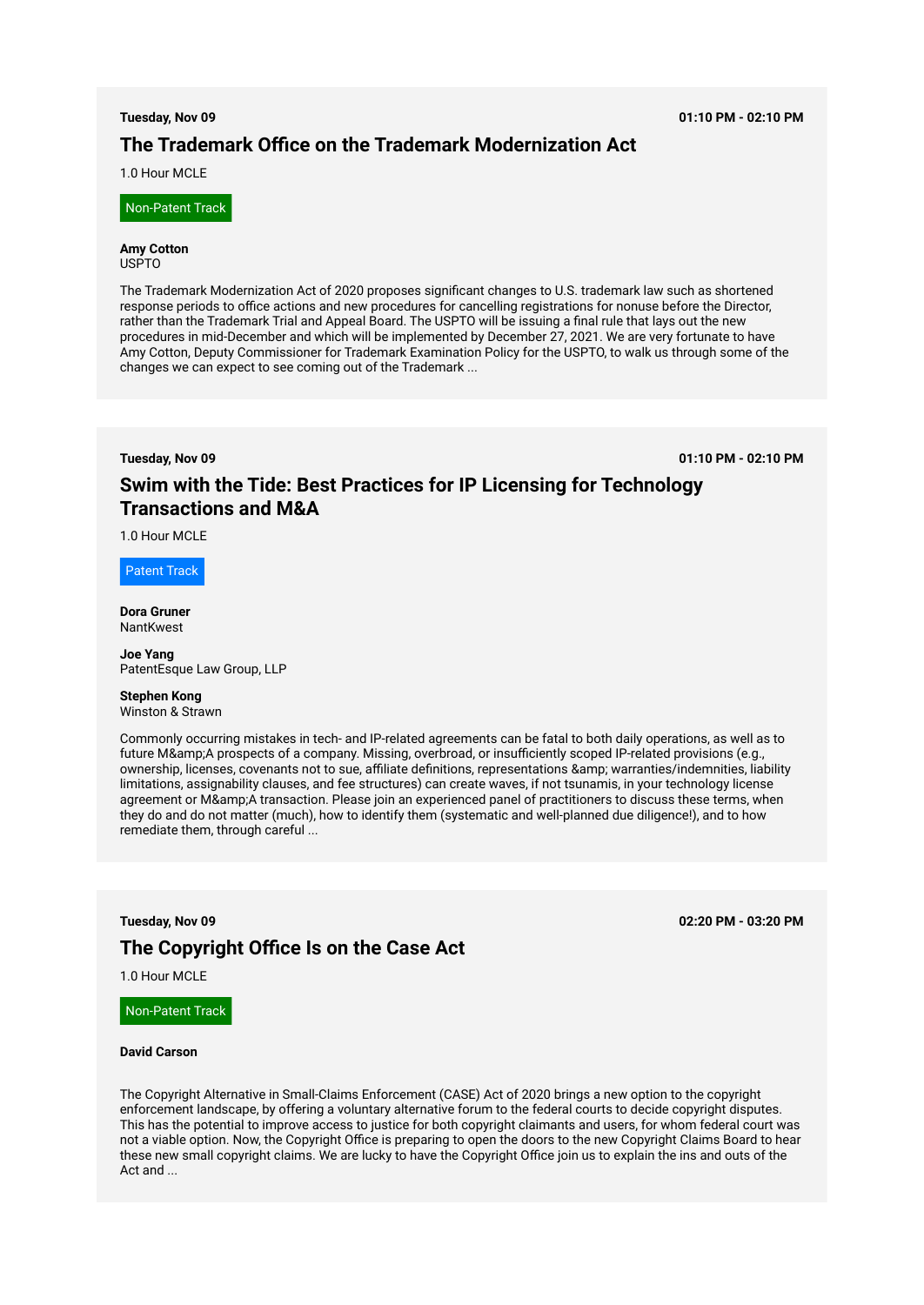**Tuesday, Nov 09 02:20 PM - 03:20 PM**

## **Best Practices for Managing Open-Source Software in Product Development**

1.0 Hour MCLE

Patent Track

**Gideon Myles**  Dropbox

**Heather Meeker**  O�Melveny

**Kevin Wang**  FOSSA

**Ning Bao**  Juniper Networks

Open-source software is free of charge, robust, and ubiquitous in software development today. But to use it properly, companies need compliance processes in place to honor the terms of the licenses. This panel will discuss how to put together a workable corporate open-source compliance program. It brings together experts representing the perspective of in-house legal teams, M&A counsel, and engineering tooling providers, with deep expertise in setting up and running open-source compliance programs.

### **Tuesday, Nov 09 03:30 PM - 04:15 PM**

## **Special Event: A Whale of a Time Making Chocolates**

Join us for this interactive special event in which we make chocolate together! Meet Brazil's most loved dessert: the Brigadeiro. It's a cousin of the chocolate truffle but even more luscious and decadent. It's every chocolate lover's dream.In this class, we'll capture the excitement and richness of Brazil through the magic of rolling and decorating your own chocolate brigadeiros. https://www.tinybchocolate.com/pages/team-building-events

**Wednesday, Nov 10 08:00 AM - 09:00 AM**

## **Unwind With a Cup of Tea or Three**

Open Door Tea is a women-led "European" style café based out of Stratford, Connecticut. We share our passion for healthy and sustainable foods and teas to our local community and worldwide. The Virtual tea times provide a relaxing and comfortable atmosphere, a time to pause and be in the present. While steeping teas, the Open Door team will discuss brewing techniques, health benefits, tips on storing, blending, mindfulness and everything else surrounding the world of tea. See you there! https://opendoortea.com/products/virtual-tea-tasting

**Wednesday, Nov 10 09:00 AM - 10:00 AM**

## **General Session: Best Practices for Keeping Attorney Burnout and Chronic Stress at Bay**

1.0 Hour MCLE; 1 Competence Issues

**Michelle Galloway**  Cooley LLP

Leading teams and organizations is demanding. This program spotlights current research on the impact of chronic stress and how it can negatively impact you. After learning how to identify stressors, specific strategies for increasing your capacity to handle stress will be covered, including mindfulness practices, creating good habits, listening, and focus. By addressing chronic stress in practice, you can be healthier mentally and physically for peak performance.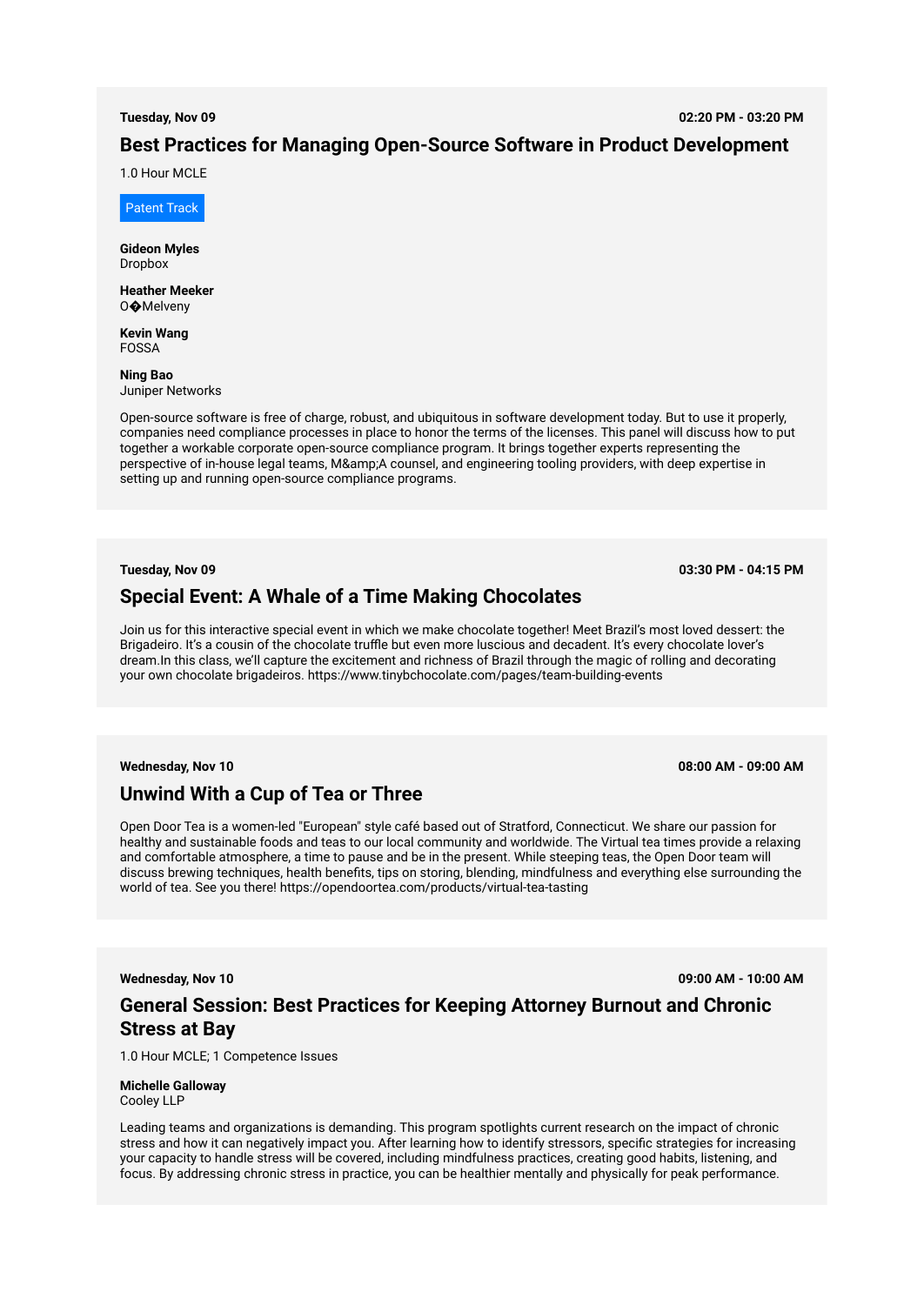# **Wednesday, Nov 10 10:10 AM - 10:30 AM Virtual Vanguard Award For Lifetime Achievement**

**Wednesday, Nov 10 10:30 AM - 11:30 AM**

## **The Knock-Off Economy: How Imitation Sparks Innovation**

1.0 Hour MCLE

Non-Patent Track

**Christopher Sprigman** 

**Kal Raustiala**  UCLA

### **Staci Jennifer Riordan**

In their book, The Knock-Off Economy, Kal Raustiala and Christopher Sprigman provocatively argue that creativity can not only survive in the face of copying but can thrive. This panel will discuss Raustiala's and Sprigman's thesis regarding imitation and creativity in industry and whether copyright protections are a necessity. In some creative fields, copying is kept in check through informal industry norms enforced by private sanctions. In others, the freedom to copy promotes creativity.

**Wednesday, Nov 10 10:30 AM - 11:30 AM**

# **The Changing Climate on Pharma Patents, Healthcare Investment, and Drug Pricing & Accessibility**

1.0 Hour MCLE

Patent Track

**Cara Coburn** 

**Christopher Morten**  Columbia University

**Ha Kung Wong**  Venable LLP

Due to evolving social and legal issues, including the COVID-19 pandemic, the climate on pharmaceutical patents and their intersection with healthcare, drug pricing, and accessibility has changed. This panel will discuss the impact of recent policy changes and proposals for reform on incentives for drug development and patient accessibility. Discussion topics will include the relationship between drug development costs and pricing, the importance of incentives such as intellectual property, and the role of the government in drug development and access for evolving patient needs.

**Wednesday, Nov 10 11:30 AM - 12:00 PM**

# **Networking Break--Table Topics**

**John Pavolotsky**  Group Counsel, Intel Corporation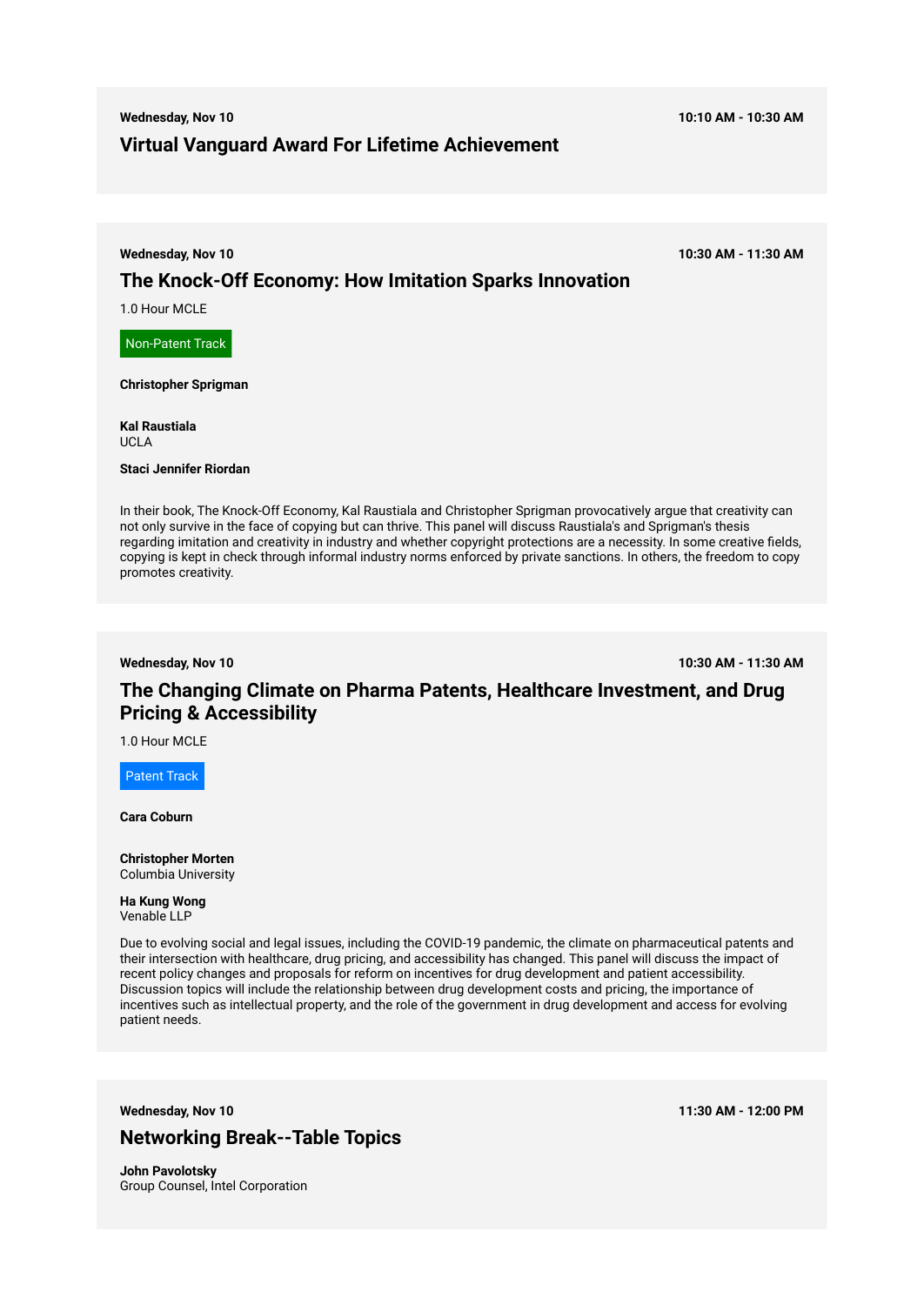#### **Wednesday, Nov 10 12:00 PM - 01:00 PM**

# **The Brave New World of AI-Enabled Technologies: IP Protection & Ethics**

1.0 Hour MCLE

Patent Track

**David Wallace**  Johnson & Johnson

**Donna Haddad**  IBM Data & Watson AI

**Lee Tiedrich**  Partner, Covington & Burling

Artificial intelligence (AI)-enabled technology has widespread applications and is increasingly becoming important to the production of goods and services. Commercialization of AI-enabled technology and big data processes requires an incentive system such as intellectual property protection to help promote investment and innovation. This, however, poses legal and ethical challenges. This panel will address IP rights in AI, ethical concerns in the use of AI, and tips on operationalizing AI ethics for your company to achieve the right balance between adequate protection and ethical use.

**Wednesday, Nov 10 12:00 PM - 01:00 PM**

## **Wading Through State Privacy Compliance: From CPRA and Beyond**

1.0 Hour MCLE

Non-Patent Track

**Mary Stone Ross** 

**Tanya Forsheit** 

### **Travis LeBlanc**  Cooley LLP

State-level momentum for comprehensive privacy bills is at an all-time high. After the California Consumer Privacy Act passed in 2018, multiple states proposed similar legislation to protect consumers in their states. This panel will discuss the commonalities held among recent state privacy legislation and what companies can do to adapt to these recent changes.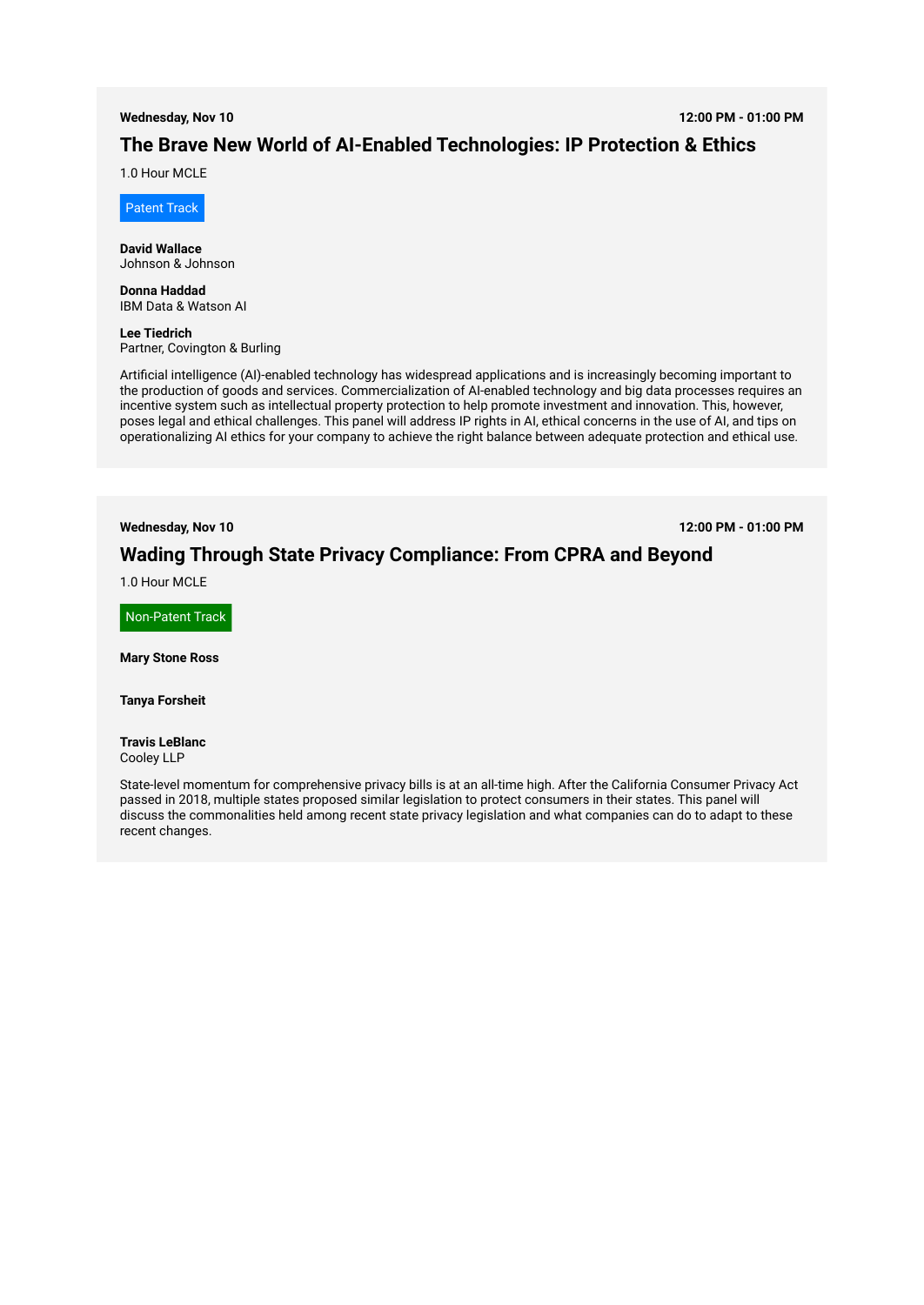#### **Wednesday, Nov 10 01:10 PM - 02:10 PM**

# **Building Brands for Student Athletes: What NCAA Images and Likeness Rights Mean For Your Clients**

1.0 Hour MCLE

Non-Patent Track

**Brandon Leopoldus**  Leopoldus Law

**Jaia Thomas**  The Law Office of Jaia Thomas

#### **Jeremy Evans**

CEO, Founder & Managing Attorney, California Sports Lawyer®

After California's Fair Pay to Play Act set the stage for changes to how image and likeness rights were treated when it comes to student athletes, we have seen an explosion of activity across the nation at the state and even federal level. As the NCAA works to respond to these changes, new bills on the topic continue to crop up with increasing frequency. Join us as we explore these changes to the legal landscape for student athletes, how companies are moving into this area to provide service in light of these changes, and what these changes mean for building ...

**Wednesday, Nov 10 01:10 PM - 02:10 PM**

## **Shifting Tokes — Cannabis-Related Patents in a Changing World**

1.0 Hour MCLE

Patent Track

**Erich Veitenheimer**  Cooley LLP

**Gina N. Cornelio**  DORSEY & WHITNEY LLP

**Gretchen L. Temeles**  Hiller, PC

**Marc Hankin**  Hankin Patent Law, APC

A discussion on thoughtful strategies for protecting cannabis and related products in light of a quickly changing legal landscape. Learn how to outline and execute an IP strategy that builds value from seed to smoke and be ready for the next big transaction or to ensure fair and honest competition in the marketplace.

**Wednesday, Nov 10 02:20 PM - 03:20 PM**

### **General Session: Beyond the Mansfield Rule: Guidelines for the DEI Journey**

1.0 Hour MCLE; 1 Recognition and Elimination of Bias in The Legal Profession and Society

### **Stacey Gordon**

Rework Work

We spend a lot of time on the recruiting of diverse professionals, but sometimes we forget about retention. For law firms whose representation of senior lawyers is lacking, Stacey Gordon will discuss how to address micro-messages in the workplace. She'll also touch on what biased micro-messages are, how to identify them, and how to interrupt them. Equitable, inclusive workplaces are not possible until the legal industry addresses unconscious bias at work.